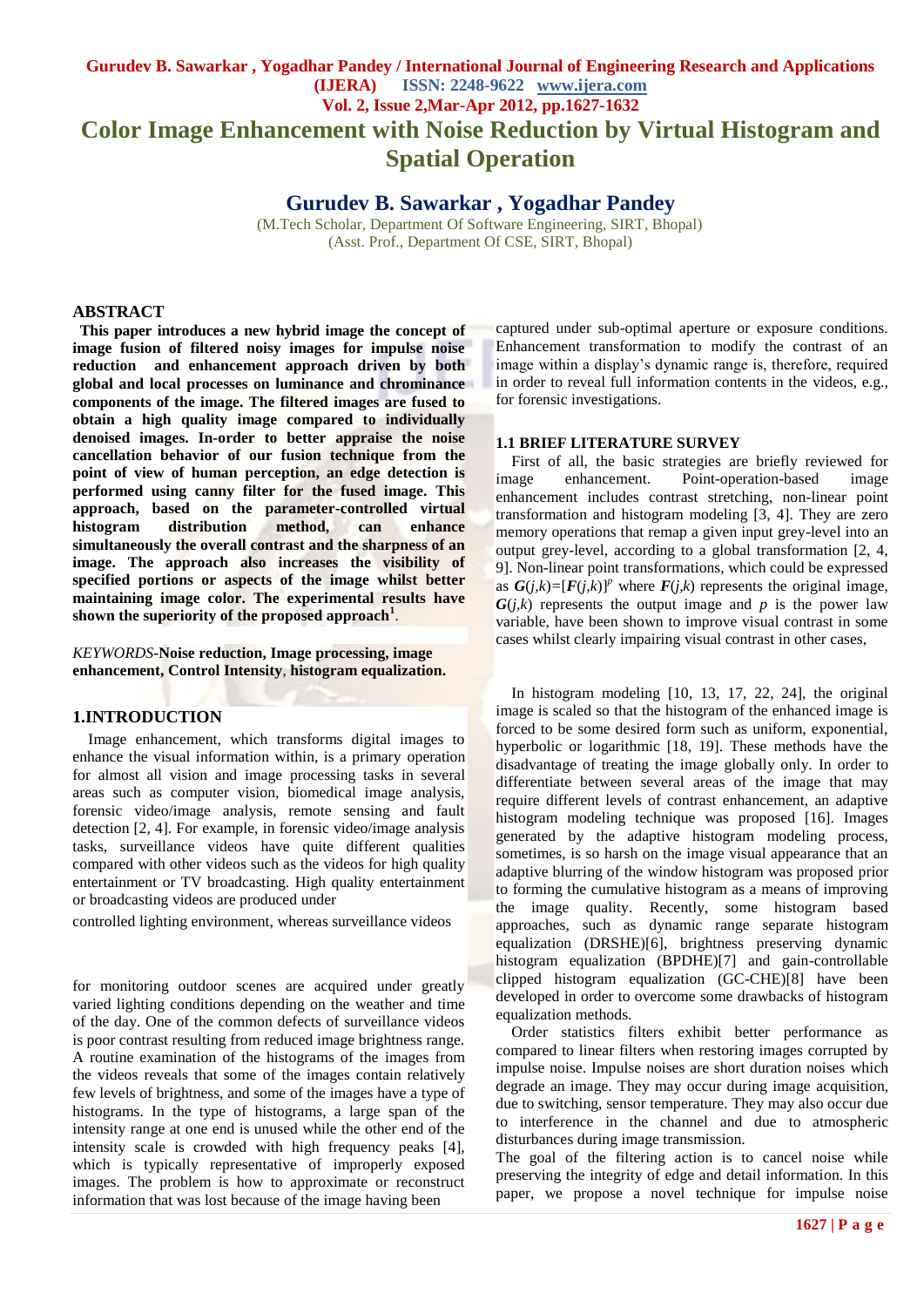reduction. In our technique, first an image in captured by a sensor. The image is filtered in parallel with five different smoothing filters. The denoised images obtained from five different filters are fused them to obtain a high quality image free from impulse noise.

Other classes of methods for image enhancement are approaches based on the Retinex theory [21, 23], spatial operations and pseudo-coloring. Spatial operations may suffer from enhancing excessively the noise in the image or conversely smoothing the image in areas that need to preserve sharp details [3] and these operations are also known to be time consuming. Pseudo-coloring methods artificially map the grey-scale image to a color image, with the disadvantage that extensive interactive trials are required to determine an acceptable mapping scheme [2].

### **1.2 NOISE REDUCTION FUSION TECHNIQUES**

The process of combining two or more images into a single image while retaining the important features of each image is called image fusion. In this paper, the filtered images from five different smoothing algorithms are fused to obtain a high quality denoised image. Order-static filters are nonlinear filters whose response is based on the ordering (ranking) the pixels contained in the image area encompassed by the filter, and then replacing the value of the center pixel with the value determined by the ranking result. The best known filter in this category is

the median filter, which as the name implies, replaces the value of the pixel by the median of the intensity values in the neighborhood of that pixel defined in (3). The pixel with the median magnitude is used to replace the pixel in the signal studied.

MEDIANFILTER $(x1, x2, ...xN)$ =MEDIAN $(x1, x2, ...xN)$  (3) The median filter is more robust with respect to the presence of noise.

In the **Vector median filter** (VMF) [1] for the ordering of the vectors in a particular kernel or mask a suitable distance

measure is chosen. The vector pixels in the window are ordered on the basis of the sum of the distances between each vector pixel and the other vector pixels in the window.

The sum of the distances is arranged in the ascending order and then the same ordering is associated with the vector pixels. The vector pixel with the smallest sum of distances is the vector median pixel. The vector median filter is represented as  $XVMF = *vectormedian* (window) (4) If  $\delta i$  is the sum of the$ distances of the ith vector pixel with all the other vectors in the kernel, then  $\delta$ i =*Ni* 1 $\Delta$ (Xi, Xi) (5) where (1< i < N) and Xi and X<sub>j</sub> are the vectors, N=9.  $\Delta$ (X<sub>i</sub>, X<sub>j</sub>) is the distance measure given by the *L*1 norm or the city block distance which is more suited to non correlated noise. The ordering may be illustrated as  $\delta$ 1  $\leq \delta$ 2  $\leq \delta$ 3  $\leq$  ...,  $\leq \delta$ 9 (6) and this implies the same ordering to the corresponding vector pixels i.e.  $X(1) \leq X(2) \leq$ *...,≤ X*(9) (7) where the subscripts are the ranks. Since the vector pixel with the smallest sum of distances is the vector median pixel, it will correspond to rank 1 of the ordered pixels, i.e.,  $XVMF = X(1)$  (8)

For **Basic Vector Directional Filter (BVDF) [5]**, Let W be the processing window of size n, and let  $xi$ ,  $i=1,2,...$  be the pixels in W. Let also the vector valued image function at pixel xi is denoted as fi. Let αi correspond to fi.

 $\alpha$ i =*nj* 1A(fi, fj) where A(fi, fj) denotes the angle between fi and fj. An ordering of the  $\alpha i$ ,  $s\alpha(1) \leq \alpha(2) \leq \dots \leq \alpha(m)$  $\leq$ .....  $\alpha(n)$  (9)

implies the same ordering to the corresponding fi"sf(1) $\leq$  f(2)  $\leq$  ……..  $\leq$  f(m)≤…… f(n) (10)

The first term in (10) constitutes the output of the BVDF BVDF  $[f1, f2, \ldots, fr] = f(1)$  (11)

The **Spatial median filter** (SMF) [2] is a uniform smoothing algorithm with the purpose of removing noise and fine points of image data while maintaining edges around larger shapes. The SMF is based on the spatial median quantile function which is a L1 norm metric that measures the difference between two vectors.

In the **Modified Spatial Median Filter** (MSMF) [2], first calculate the spatial depth of every point within the mask and then sort these spatial depths in descending order. After the spatial depth of each point within the mask is computed, an attempt is made to use this information to first decide if the mask"s center point is an uncorrupted point. If the determination is made that a point is not corrupted, then the point will not be changed. If the point is corrupted, then the point is replaced with the point with the largest spatial depth. We can prevent some of the smoothing by looking for the position of the center point in the spatial order statistic. Let us consider a parameter P (where  $1 \le P \le N$ , where N represents numbers of points in the mask), which represents the estimated number of original points under a mask of points. If the position of the center mask point appears within the first P ranks of the spatial order statistic, then we can argue that while the center point is not the best representative point of the mask, it is likely to be original data and should not be replaced. The MSMF is defined by rc c  $\leq$  $PMSMF(T, x1, x2, \ldots, xN)$  =r1 c > P We generated five denoised images using the above smoothing algorithms. By fusing the best features of these five denoised images, a high quality image is obtained. The fusion of the filtered images is given by  $F = \zeta$  Ri where i= 1,2,3,4,5 iR1 is the median filtered image, R2 vector median filtered image, R3 vector directional filtered image, R4 spatial median filtered image and R5 modified spatial median filtered image. ζ is the fidelity factor. The fusion criterion depends on the fidelity factor of the image. For a heavily noised image the fidelity factor ζ will be smaller compared to a lightly noised image and hence we fuse the images, each image contributes to the recovered image depending on its noise density. A lightly noised image contributes more compared to a heavily noised image. This helps to obtain a high quality fused image. We have taken fidelity factor ζ=0.2.

# **2. PROBLEM FORMULATION : NEED & SIGNIFICANCE OF PROPOSED RESEARCH WORK & OBJECTIVE**

Local enhancement methods have been developed based on the gray-level distribution in the neighborhood of every pixel in a given image. A typical example of local enhancement methods is the adaptive histogram equalization (AHE), which has shown good results in medical imaging applications. However, AHE uses an enhancement kernel that is quite computationally expensive. Moreover, AHE may yield unsatisfactory outputs, e.g., images with noise artifacts and falsely enhanced shadows [1, 5].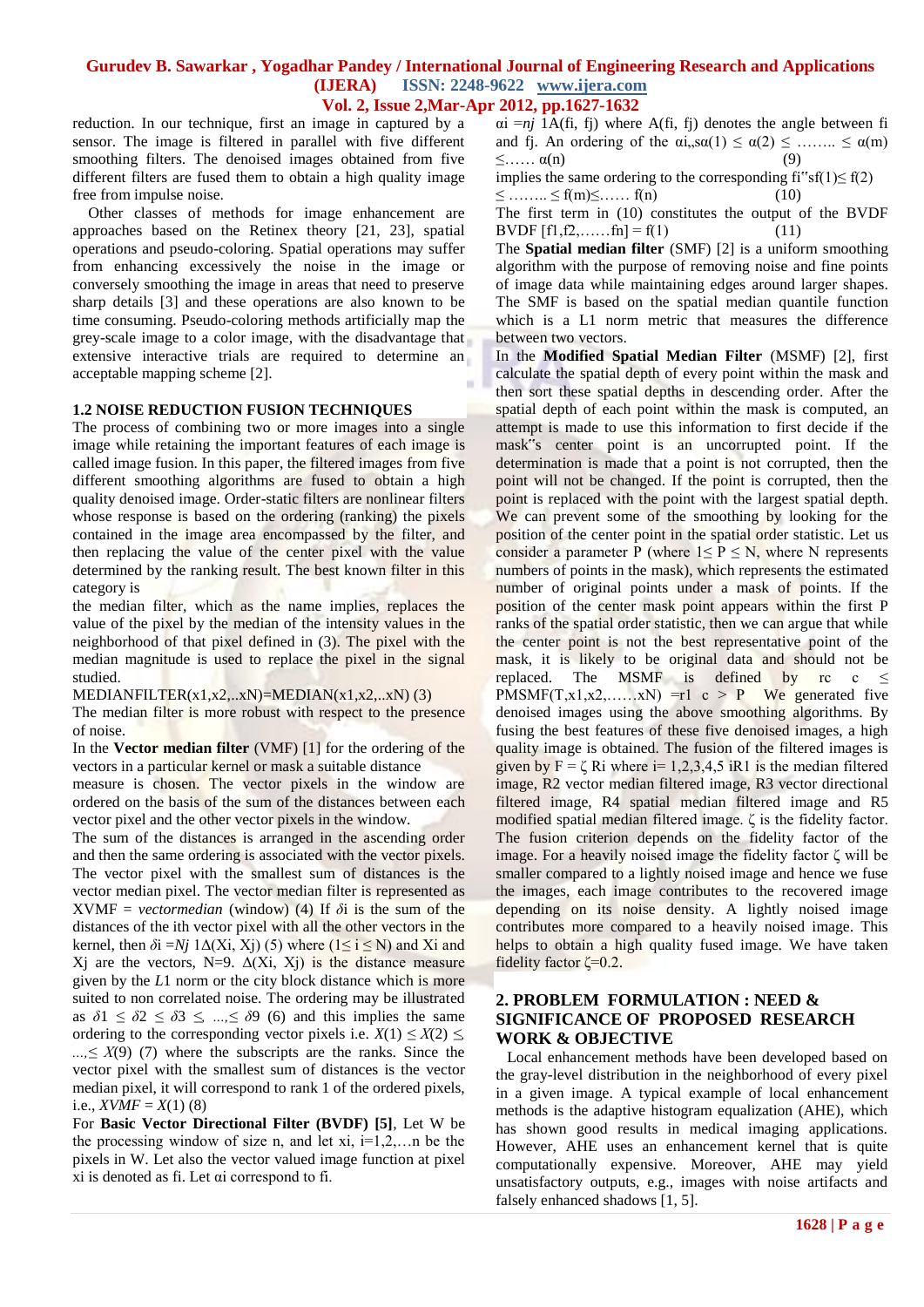Furthermore, all the aforementioned methodologies, except the pseudo-coloring, only deal with grey-scale image enhancement, i.e., they only use luminance component of a color image for color image enhancement.

With a especial interest in surveillance video/image processing, the proposed color image enhancement method is a fast adjustable hybrid approach controlled by a set of parameters in order to take the advantages of point operations and local information driven enhancement techniques, in making effective use of the entire range of available pixelvalues for both color and luminance components of a color image.

The organization of this paper is as follows. Section II addresses the principles of the proposed image enhancement technique. Experimental results are presented in Section III. Final conclusions are drawn in Section IV.

#### **3. PRINCIPLE OF THE PROPOSED METHOD**

In surveillance videos/images, the luminance histogram of a typical natural scene that has been linearly quantized is, more often than not, highly skewed toward the darker levers; a majority of the pixels possess a luminance less than the average. In such images, details in the darker regions are often not perceptible. One means to enhance these types of images is a technique called histogram modification, where the original image is scaled so that the histogram of the enhanced image follows a desired distribution. Usually, a uniform distribution is used to create an image with equally distributed brightness levels over the entire brightness scale. While histogram equalization applies a transformation that yields a close-touniform histogram for the relative frequency of the brightnesslevels in an image, it only enhances the contrast for brightness values close to histogram maxima, and decreases the contrast near histogram minima [2, 12, 15]. If the image analyst is interested in certain parts or features of an image and the brightness of the parts or features of the image is not close the histogram maxima or, even worse, near the histogram minima, which happens often in surveillance video/image analysis, histogram equalization is helpless in the required contrast enhancement task. A linear-like or no-linear brightness stretching is only effective for an image where the histogram is narrow [2, 9], which is, unfortunately, not often the case in practical video/image analysis.

In order to meet the above particular practical demands and stringent requirements for forensic image/video analysis, biomedical image analysis and remote sensing, a new colour image enhancement method is proposed as follows. The proposed enhancement technique is driven by both global and local processes to achieve not only effective improvement of overall contrast but also the significant enhancement of details in identified features/areas of interest of a color image. The proposed method also aims at employing a much less timeconsuming enhancement mechanism than those used by the existing methods.

Histograms are used to depict image statistics in an image interpreted visual format. With histogram, it is easy to determine certain types of problems in an image, such as if the image is properly exposed. Luminance histogram and component histogram both provide useful information about the lighting, contrast, dynamic range, and saturation effects relative to the individual color components [4]. Therefore, in

the proposed method the histogram of the enhanced color image should not be saturated at one or both ends of the dynamic range or at least not bring new significant spikes at the tail ends in order not to introduce new poor exposure like defects in the image. In addition to a full use of the maximum possible dynamic range, color component and local information can, certainly, make a contribution to the contrast enhancement. Ideally, an effective image enhancement technique devised using color component and local information must not have or introduce very large spikes in the histogram of the enhanced image.

Therefore, the intention of the proposed method is to find a monotonic pixel brightness transformation  $q=T(p)$  for a color image such that the desired output histogram can not only meet specific requirements but also be as uniform as possible over the whole output brightness scale [9] to fill in the full range of brightness values.

First of all, definitions and notations are presented for introduction of the proposed enhancement method.

Let  $C = \{c = (c_1c_2)/1 < c_1 < M, 1 < c_2 < N\}$  denote the pixel coordinates of a color image, where *M* and *N* are the height and width of the image, respectively. At each pixel coordinate, *c* **e** *C*, multivariate value *xRGB* (**c**)  $=$   $[xR (c), xG (c), xB (c)]$  is used to represent the pixel in RGB (Red, Green, Blue) color space at the current position and multivariate value  $\mathbf{x}_{\text{yCCR}}(\mathbf{c}) = [xY(\mathbf{c}),$  $x_{CB}$  (c),  $x_{CR}$  (c)] is used to represent

pixel in YCBCR color space [2, 21]. For each RGB color channel, each individual histogram entry is defined, respectively, as the property of the control of

$$
\boldsymbol{h}_R(i) = card\{\boldsymbol{c} \mid x_R(\boldsymbol{c}) = i, \, c\boldsymbol{e}C\},\tag{1}
$$

$$
\boldsymbol{h}_G(i)=\text{card}\{\mathbf{c} \mid x_G(\boldsymbol{c})=i, \ c e C\},\tag{2}
$$

$$
h(t) = \text{card}\{\mathbf{c} \mid x_B(c) = i, ceC\},\tag{3}
$$

where card $\{\bullet\}$  is the cardinality function,  $0 \le i \le K$ , and K is a scale for a component of the color image and, usually, 256.

Second, the color image is, some times, transformed from the RGB color space or another color space to the YCBCR color space necessarily in the proposed image enhancement [2, 21]. The luminance channel histogram of an image in the YCBCR color space is defined as

$$
\boldsymbol{h}_Y(i)=\text{card}\{c|\,x_Y\,\left(\mathbf{c}\right)=i,\,c\,\mathbf{e}\,\,C\,\},\tag{4}
$$

where all symbols are as defined in equations (1) to (3). The cumulative histogram for each RGB component and luminance component, Y, for the  $YC<sub>B</sub>C<sub>R</sub>$ colour space are defined by extending the definition of cumulative histogram from grey-scale image, respectively as

$$
H_R(p) = i p, h_R(i), H_G
$$
  
(p) = 2<sub>-</sub>.*hG* (*i*),  
 $i=p_0$   

$$
H_B(p) - 2-, h_B(i)
$$
  
 $i=p_0$ 

and 
$$
H_Y(p) = 2^h(y/i)
$$
.  
 $i=p_0$ 

where the input brightness value is  $[p0, p_k]$  and  $p \in [p0, pk]$ . The cumulative histograms are monotonic no-decreasing functions with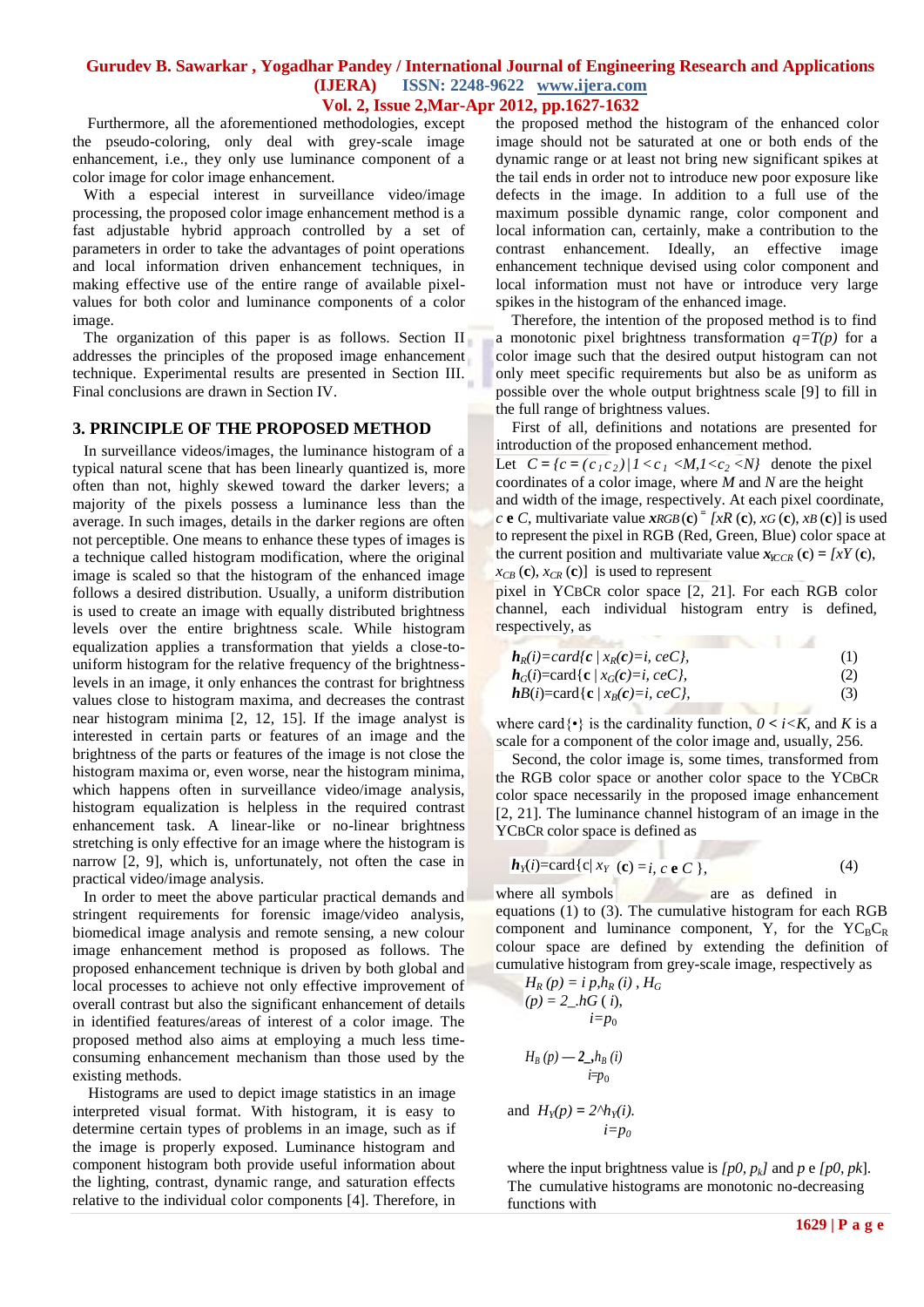and

$$
\mathbf{H}_R(K)=\mathbf{H}_G(K)=\mathbf{H}_B(K)=
$$
 
$$
\mathbf{H}_Y(K)=
$$

 $(14)$ 

$$
MN.\n\nproposed
$$

Based on above definitions, the prop enhancement method is described as follows.

Prominent image events, such as objects or a scene such as edges and contours, originated from local changes in intensity or colour, are highly important for visual perception and interpretation of images. It is thus naturally that the enhancement of edges has been an important task in image processing.

Compared with the original image, an enhanced image with good contrast will have a higher intensity of the edges. Since a histogram of an image contains no information about the spatial arrangement of pixels in the image, luminance histogram and component histogram do not provide any information about the spatial distribution of the actual colours in the image. Since we are only interested in how to enhance the edge intensity without regard to its orientation, a linear differential operator, which is a local geometric information based operator, widely known as the Laplacian,

$$
V^{2}x(c_{1},c_{2}) = \frac{+d^{2}x(c_{1},c_{2})}{dc^{2}} - \frac{d^{2}x(c_{1},c_{2})}{vc_{2}}
$$

order to enhance edge related area in color images.

In color images, the scale of brightness is 256 represented by 8-bit for most of images, whereas a true RGB color space has distinct  $2^{24}$  colors, with each color component pixel represented by 8-bit. Therefore, the edge information is not only described by their luminance but also conveyed by their color. In order to use information fully from both of brightness and color perception, the Laplacian operation is applied to each of the RGB channels, respectively.

Let

$$
LRGB(c) = |\Lambda^2 xR(c)| + |\mathbf{V}^2 x_o(c)| + |\mathbf{V}^2 x_b(c)|. \tag{10}
$$

Based on (10), we can define

*SLap={* c|*LRGB* (*c*) *>Tla, c* **6** *C* } ", where threshold  $T_{la}$  e [1, 10], and the default threshold  $T_{la}$  is set to 3.  $(11)$ 

Hence, *SLap* is a set of pixel coordinates of an image, i.e., *SLap a C* . Each of the pixels with their coordinates in

The left side of Equation (17) is the corresponding uniform probability distribution function. The desired pixel brightness histogram transformation *T* is defined as

the set *SLap* has a sum of absolute value of output of the pixel processed with a Laplace operator V (10) and the sum value is greater than  $T_{la}$ . We define

$$
h_{Yv}(p)=card\{c/x_Y(c)=p, ce S_{Lap}\},\qquad(12)
$$

where the input brightness value are  $[p_0, p_k]$  and p e  $[p_0, pk]$ . *hYv(pi)* can be treated as a special density function depended on the local feature of every pixel and the frequency of the brightness value of the pixels.

If a histogram for an input colour image is  $h_Y(p)$  and the input brightness value is *[p0, pk], H, H1* and *H2,* are defined as follows: *p<sup>k</sup>*

$$
H = \hat{\nabla} \hat{h} Y(i) \tag{13}
$$

$$
H_1 = w \cdot \hat{1} h_{Yw}(i)
$$
  
\n $i = pk_{10}$   
\nand

$$
H_2 - v \frac{pk}{2p_0}
$$
 (15)

where *pk1* and *pk10* are in the range of  $[p0, pk]$ ;  $h_{Yw}(p) = h(p)$ *ifp* is in the range of *(pk10, pk1]*, otherwise  $h_{Yw}(p)=0$ ; *w* is a parameter with the default value of 2; *v* is a parameter with the default value set to 1. Here,  $HI(p)$  is designed to suit special enhancement requirements for the image interpretation.

Using 
$$
c
$$
 — as a normalisation  
 $H + H_1 + H_2$ 

coefficient, a new virtual distribution function is defined as

*p p p p*  $\gamma h_0(i) - c_n(\gamma h_Y(i) + w \gamma h_{Yw}(i) + v \gamma h_{Yv}(i))$  (16) *i*=*p*<sup>0</sup> *i*=*p*<sub>0</sub> *i*=*p*<sub>k</sub><sub>10</sub> *i*=*p*<sub>0</sub>

If *M* and *N* are the height and the width of an image, respectively, and the output brightness range is *[q0, qk],* the desired output histogram can be approximated with (16) by its corresponding continuous probability density as follows:

$$
q_0 q_k - q_0 \qquad p_0 \qquad h_0(s) ds \tag{17}
$$

*MN* ------------- *ds*  Z. Xu et al.: Colour Image Enhancement by Virtual Histogram

 $q = T(p) = q_k \quad q_0 \quad p \quad (s)ds + q_0$ 

Approach

The discrete approximation of the continuous pixel brightness transformation from Equation (18) is, therefore, given by

$$
q = T(p) \qquad \qquad \text{(19)}
$$
\n
$$
MN \mid_{i=p_0}^{1>b_0(i) \mid q_0}
$$

Thus, the quantisation step-size is obtained as follows

$$
qk \sim q0 \qquad qk \sim q0
$$
  
\n
$$
MN \qquad MN \qquad (20)
$$
  
\n
$$
+ v h_{Y_V}(p_i)
$$

On the right-hand side of Equation (20), the second term is used to enhance contrast for a specified range *[Pk10, Pk1*];  $wh_{Yw}(i) = 0$ , if  $p_i$  is not in the range of *[Pk10, Pk1*]; the third term, basically as the first term (input histogram of the

image), is dependent on the image structure, though the parameter *v* can be adjusted. In most cases, *v* is fixed as 1, since the enhanced result is not very sensitive to the change of the *v* (see Fig.1). Fig1.c and Fig1.d show the results of the tested image enhanced by the proposed method with different values of *v*. Through (20), it can be clearly seen how the output interval value between adjacent two brightness values is produced one by one and how the  $p<sub>0</sub>$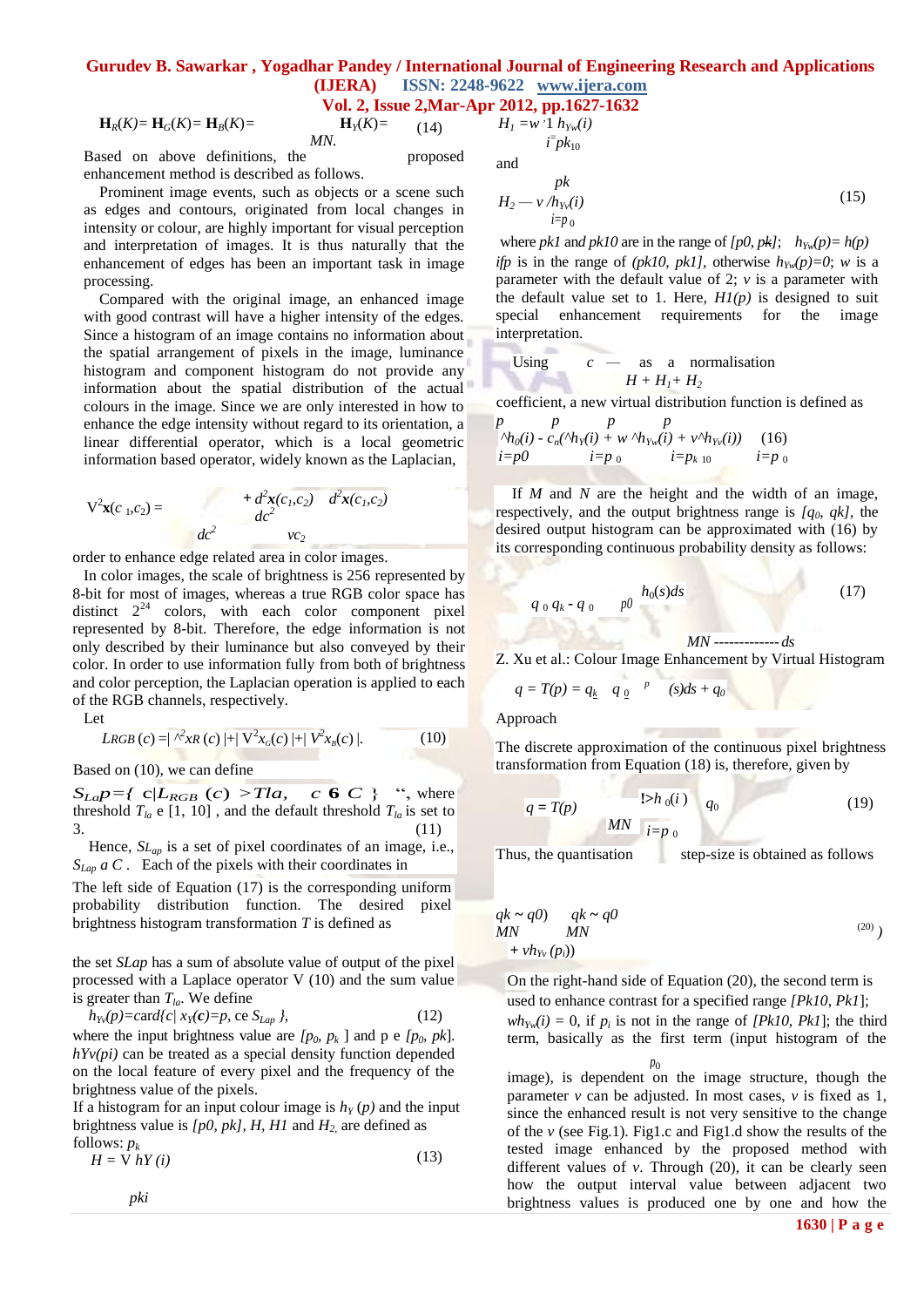parameters make contribution to every output brightness level for contrast enhancement since human vision is very sensitive to the interval value *Aq* [12, 20]. The default values of these parameters are:  $Pk10 = 0$ ,  $P_{kl} = 30$  and  $w = 2$ . The parameters can be adjusted by an image interpreter to meet his or her specific requirements. For many cases, the proposed approach with the default values of the parameters works well without user intervention, as changes of the parameters do not affect the enhanced result very much (see Fig.1). Fig1.b Fig1.c and Fig1.d show the results of the tested image enhanced by the proposed method with different values of its parameters.

It is noted that the number of reconstruction levels of the enhanced image must be less than or equal to the number of levels of original image to provide proper intensity scale redistribution if all pixels in each quantization level are to be treated similarly [12].

When the contrast of a dark area of an image whose histogram spans a broad range of the display scale is enhanced, the bright areas of the image may be out of the display range as a result of the above rescaling as defined by (19). When the contrast of a bright area of an image whose histogram spans a broad range of the display scale is enhanced, the dark areas of the image may also be out of the display range as a result of the above rescaling as defined by (19). Therefore, a hard-limit is needed to map the output image pixel values back into the display range [9]. However, the simple hard-limiting method is only suitable for an output image with only a few pixels whose brightness values are outside *[q0, qk*].

In order to avoid or to greatly reduce the brightness range of the output image, a rescaling constraint is employed using parameter *t,* which is introduced in the proposed method limit the maxima of *Aq* within *t,* and to smooth the enhancement contrast over the full brightness scale. Consider a patch of light of intensity *I +AI* surrounded by a background of intensity *I* and *AI* is actually similar to *t* for human vision. Over a wide range of intensities, it is found that the ratio the *AI/I,* called the Weber fraction, is nearly constant at a value of about 0.02[2], so the default value of *t*  is set to 3. The rescaling process also relieves further the undesired property of the traditional histogram equalization technique, which tends to reduce contrast near histogram minima.

If an image with its histogram basically concentrated in a very bright region, the image can be first inversed. Then, the proposed method is applied and the resultant image is inversed back, to ensure above constraints being met and to work more effectively.

# **4. Expected outcome of the proposed work**



**(a) (b) (c)**



**(d) (e) (f)**

**Fig. 1. The enhancement results for test image**  *Mountain***, a) original image, b) output of the proposed approach-1, c) output of proposed approach-2, d) output of proposed approach-3, e) output of modified linear stretching, f) output of histogram equalization.**







**(a) (b)**



**(c) (d)**